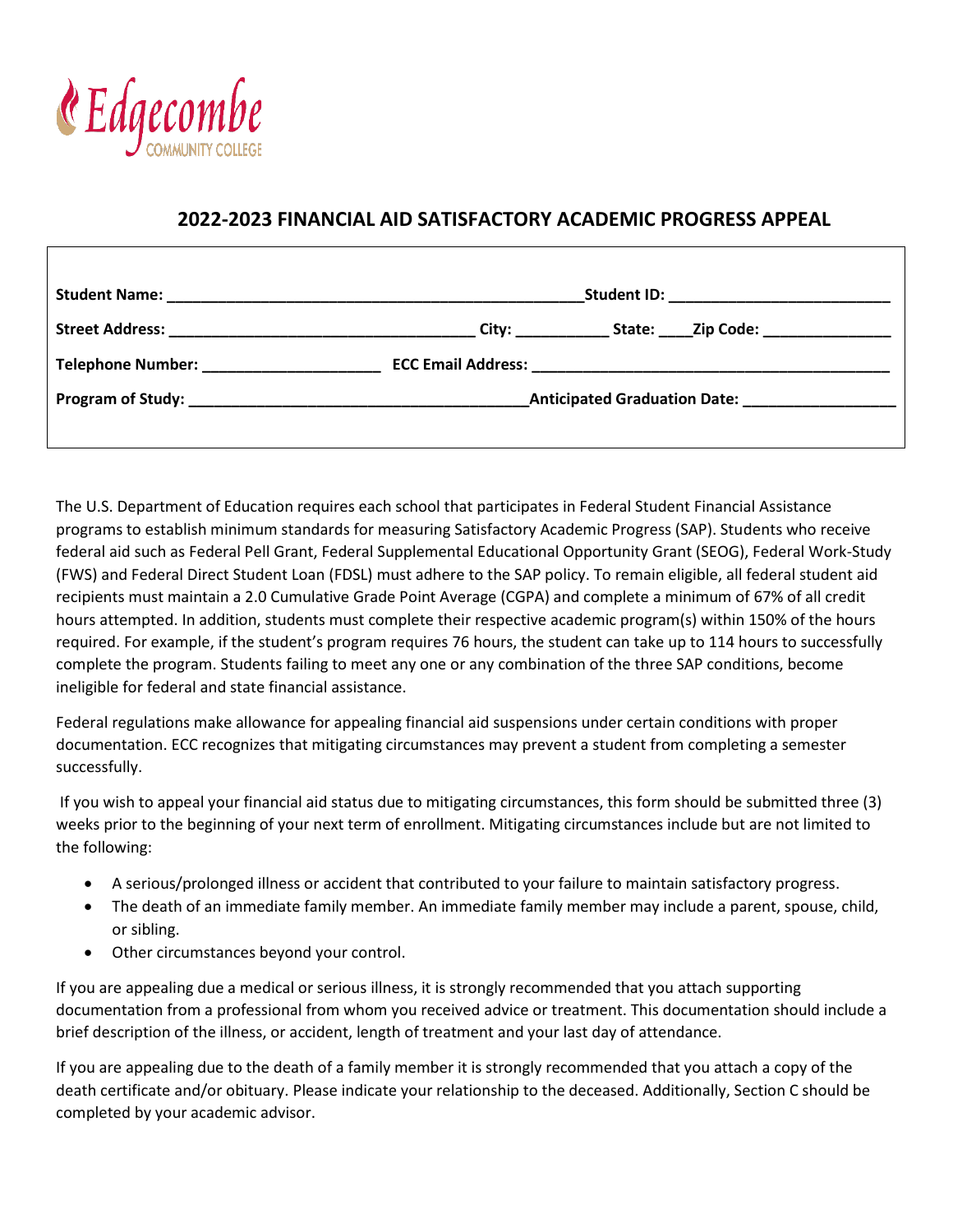| Name: |  |  |  |
|-------|--|--|--|
|       |  |  |  |

## **SECTION A: TO BE COMPLETED BY THE STUDENT**

| Please check the term for which you are appealing to have your financial aid reinstated.                                                                                                                                                                                                                                                                                                                                                                 |
|----------------------------------------------------------------------------------------------------------------------------------------------------------------------------------------------------------------------------------------------------------------------------------------------------------------------------------------------------------------------------------------------------------------------------------------------------------|
| <b>Fall 2022</b><br>Spring 2023<br>Summer 2023                                                                                                                                                                                                                                                                                                                                                                                                           |
| <b>Reason for Appeal (Check all the apply)</b><br>Grade Point Average - Cumulative grade point average (GPA) below 2.0<br>$\mathsf{L}$<br>Completion Rate - Completed less than 67% of my attempted hours<br>Maximum Timeframe-Attempted more than 150% of the total credits required for current major but have a<br>cumulative GPA of above 2.0 and completed more than 67% of attempted hours.<br>Maximum Timeframe (Working on Second Program)<br>ΙI |
| Have you previously submitted an appeal? $\Box$ YES $\Box$ NO                                                                                                                                                                                                                                                                                                                                                                                            |
| Discuss the circumstances that prevented you from meeting the Satisfactory Academic Progress (SAP) while attending<br>ECC. Be specific about the events and the affected period of enrollment. (Use separate page if needed)                                                                                                                                                                                                                             |
| Discuss what has changed in your situation so you can now succeed at earning your degree, diploma, or certificate at<br>ECC. Describe the efforts, steps or you have made which will now enable you to meet the academic progress<br>requirements in your next term of enrollment. (Use separate page if needed)                                                                                                                                         |
|                                                                                                                                                                                                                                                                                                                                                                                                                                                          |
| <b>SECTION B: STUDENT CERTIFICATION</b>                                                                                                                                                                                                                                                                                                                                                                                                                  |
| I understand that a decision regarding this appeal will be made taking all of the information I have provided into<br>consideration If my anneal is annoyed I will be expected to make SAP during my next term of enrollment which will be                                                                                                                                                                                                               |

consideration. If my appeal is approved I will be expected to make SAP during my next term of enrollment which will be a semester under financial aid warning. If I have been enrolled in the most recently concluded semester, I am aware that my appeal will not be reviewed until my semester grades have been evaluated. I certify that the information I have provided is true and accurate to the best of my knowledge.

**Signature Date**

**Tarboro campus: 2009 W. Wilson St., Tarboro, NC 27886 • Phone: (252) 823-5166 • Fax: (252) 823-6817 Rocky Mount campus: 225 Tarboro St., Rocky Mount, NC 27801 • Phone: (252) 823-5166 • Fax: (252) 824-3390**

\_\_\_\_\_\_\_\_\_\_\_\_\_\_\_\_\_\_\_\_\_\_\_\_\_\_\_\_\_\_\_\_\_\_\_\_\_\_\_\_\_\_ \_\_\_\_\_\_\_\_\_\_\_\_\_\_\_\_\_\_\_\_\_\_\_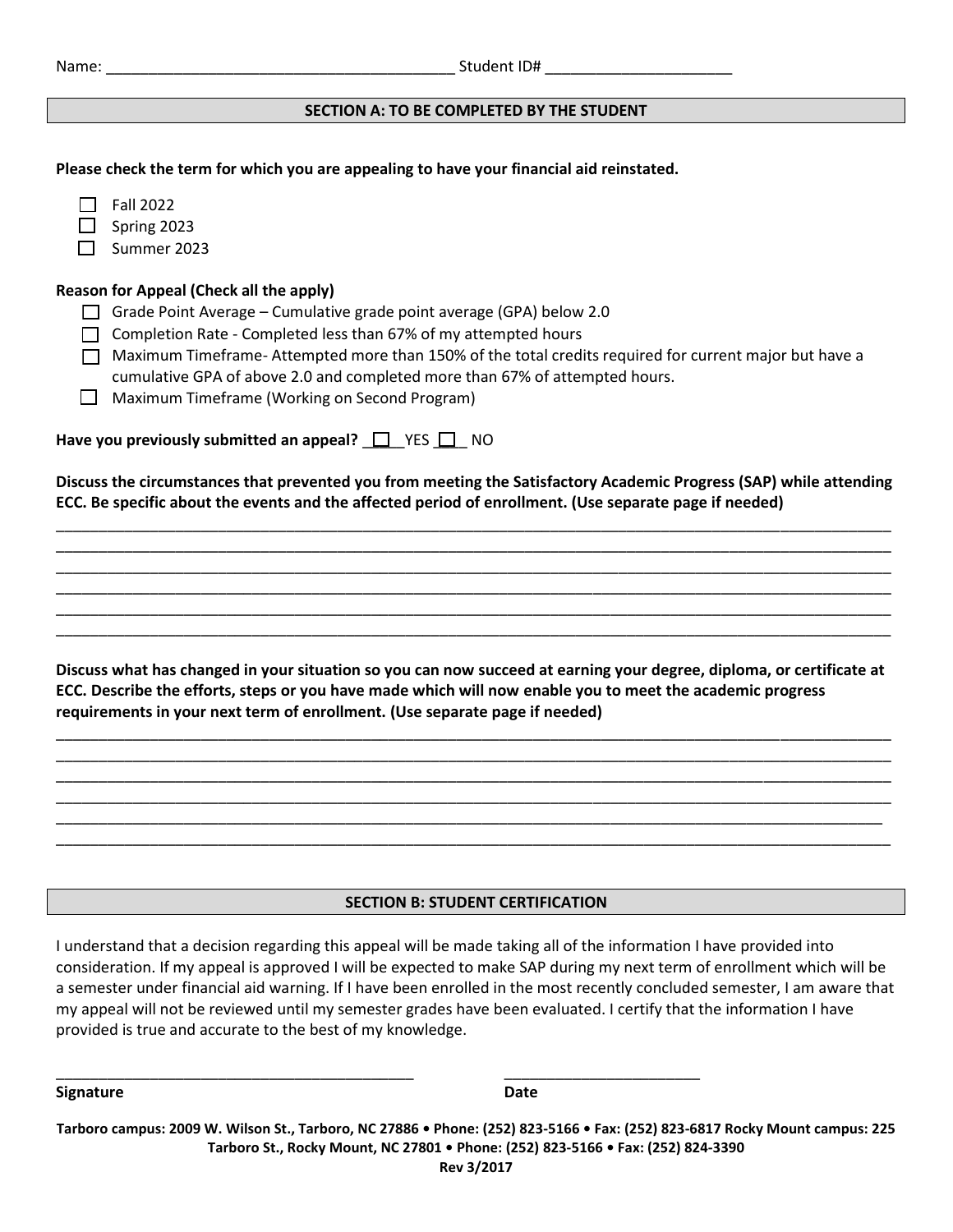## **SECTION C: TO BE COMPLETED WITH FACULTY/ADVISOR**

**Please list the TOTAL HOURS NEEDED to complete current program**: \_\_\_\_\_\_\_\_\_\_

**List the classes you recommend for the student to enroll in the next semester, and the total hours needed for the student to graduate.** 

| <b>Course Number</b> | <b>Section Number</b> | <b>Course Name</b>                                   | <b>Credit Hours</b> |
|----------------------|-----------------------|------------------------------------------------------|---------------------|
|                      |                       |                                                      |                     |
|                      |                       |                                                      |                     |
|                      |                       |                                                      |                     |
|                      |                       | Total Semester Hours:<br><u>Land Semester Hours:</u> |                     |

## **COMMENTS:**

| <b>Advisor Signature</b> | <b>Advisor - Print Name</b>                                                                                                                                                                                                                                        | Date |  |
|--------------------------|--------------------------------------------------------------------------------------------------------------------------------------------------------------------------------------------------------------------------------------------------------------------|------|--|
|                          | APPEALS must be three weeks before the first day of the term in which you are<br>appealing. In some cases the classes to receive priority consideration. You will be<br>notified of the appeal decision by email within 3 business days upon the conclusion of the |      |  |

**appeals committee meeting.**